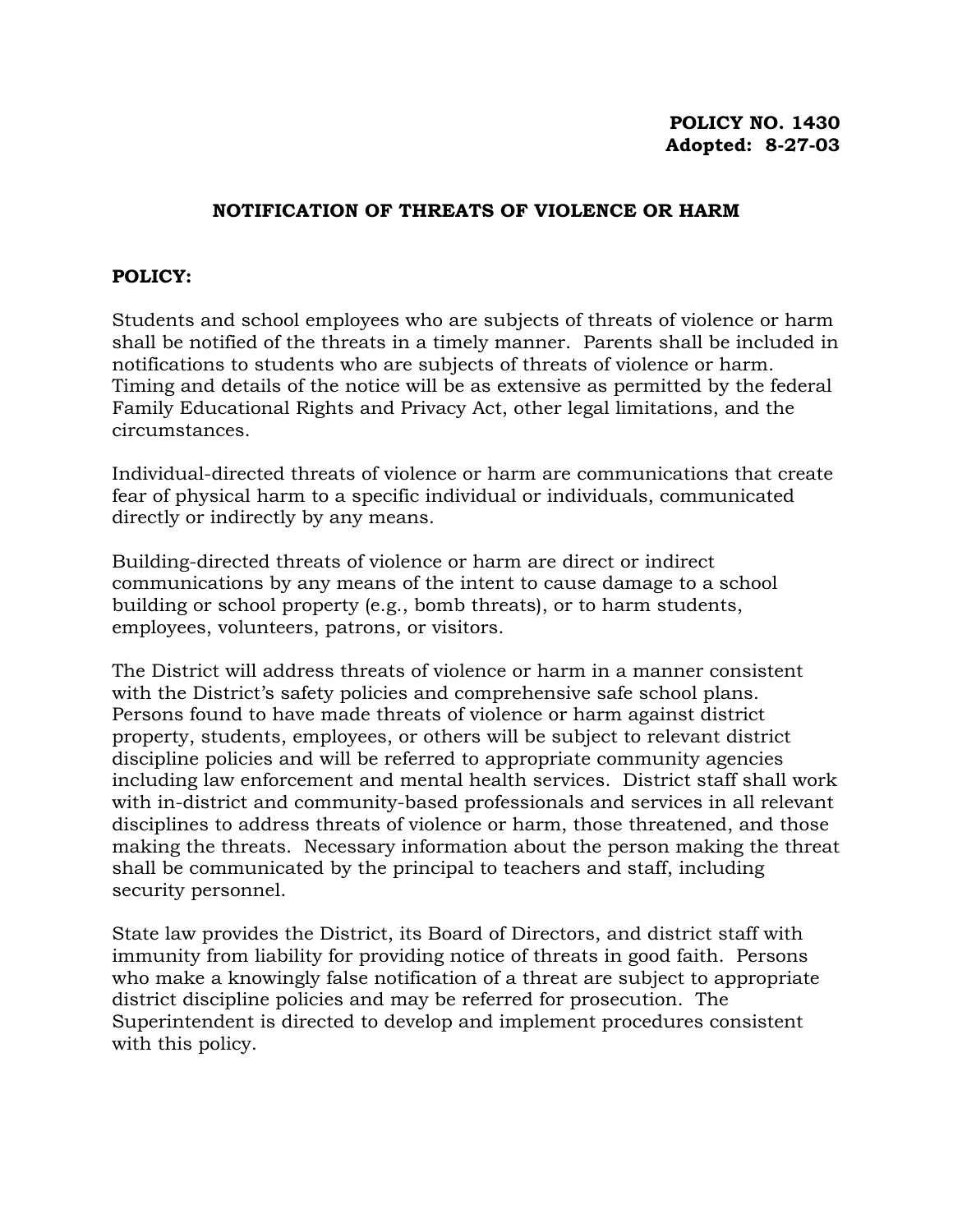Cross References:

|                                            | Board Policy No. 1420: Safe and Orderly Learning Environment                  |
|--------------------------------------------|-------------------------------------------------------------------------------|
| Board Policy No. 1600: Crisis Intervention |                                                                               |
|                                            | Board Policy No. 1740: Relations With Law Enforcement, Child Protective       |
|                                            | Agencies and County Health Department                                         |
|                                            | Board Policy No. 5100: Student Rights and Responsibilities                    |
|                                            | Board Policy No. 5580: Prohibition of Harassment, Intimidation and Bullying   |
| Legal References:                          |                                                                               |
| RCW 28A.320.128                            | Notice and disclosure policies $-$ Threats of violence $-$<br>student conduct |
|                                            | — Immunity for good faith notice — Penalty                                    |
| WAC 180-40                                 | Pupils                                                                        |
| 20 U.S.C. § 1232g                          | Family Educational Rights and Privacy Act                                     |

34 C.F.R. Part 99 FERPA Regulations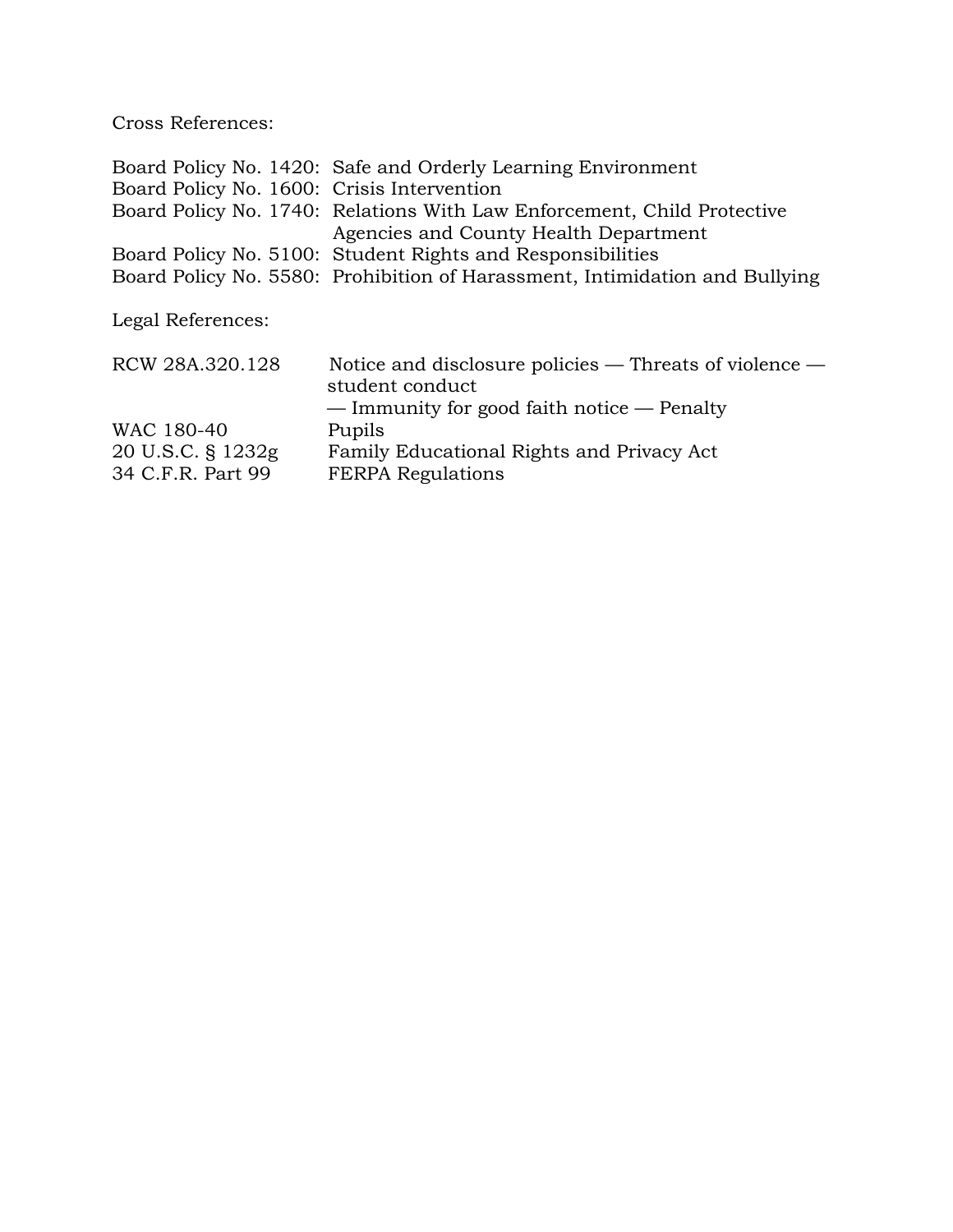# **NOTIFICATION OF THREATS OF VIOLENCE OR HARM**

## **PROCEDURES:**

Staff, students, volunteers, and others involved in school activities have the responsibility to report any threats of violence or harm to designated school officials. Based on the significance and credibility of the threat it shall be reported to law enforcement. Principals and other school officials may involve the District's school counselors, psychologists, nurses, and/or intervention specialists to assist in evaluating the threat and the needs of the person making the threat. Consultation with or referrals to community-based professionals and services are encouraged where appropriate.

Under the Family Educational Rights and Privacy Act the District may only release student records, including those involving threats of violence or harm, with parent or adult student permission, or under limited conditions. For that reason, the District will not identify students who have made threats of violence or harm when notifying the subjects of the threats, except under the following conditions:

- A. The parent or adult student has given permission to disclose the student's identity or other information to the subject of the student's threat.
- B. The identity of the student and the details of the threat are being disclosed to relevant district staff who have been determined to have legitimate educational interest in the information.
- C. The identity of the student or the details of the threat are being released because the release of the information is necessary to protect the health or safety of the student or other individuals. This exemption is to be strictly construed pursuant to federal regulations.
- D. The District is responding to a court order or subpoena. Generally, the District must make a reasonable effort to notify the parents of the student or adult student of the subpoena in advance of complying so that the family can seek protective action.

Relevant information about the threat that does not improperly identify a student shall be provided to the subject of the threat and the subject shall be advised that if law enforcement has been involved in the matter, the law enforcement agency may have more information that can be shared with the subject.